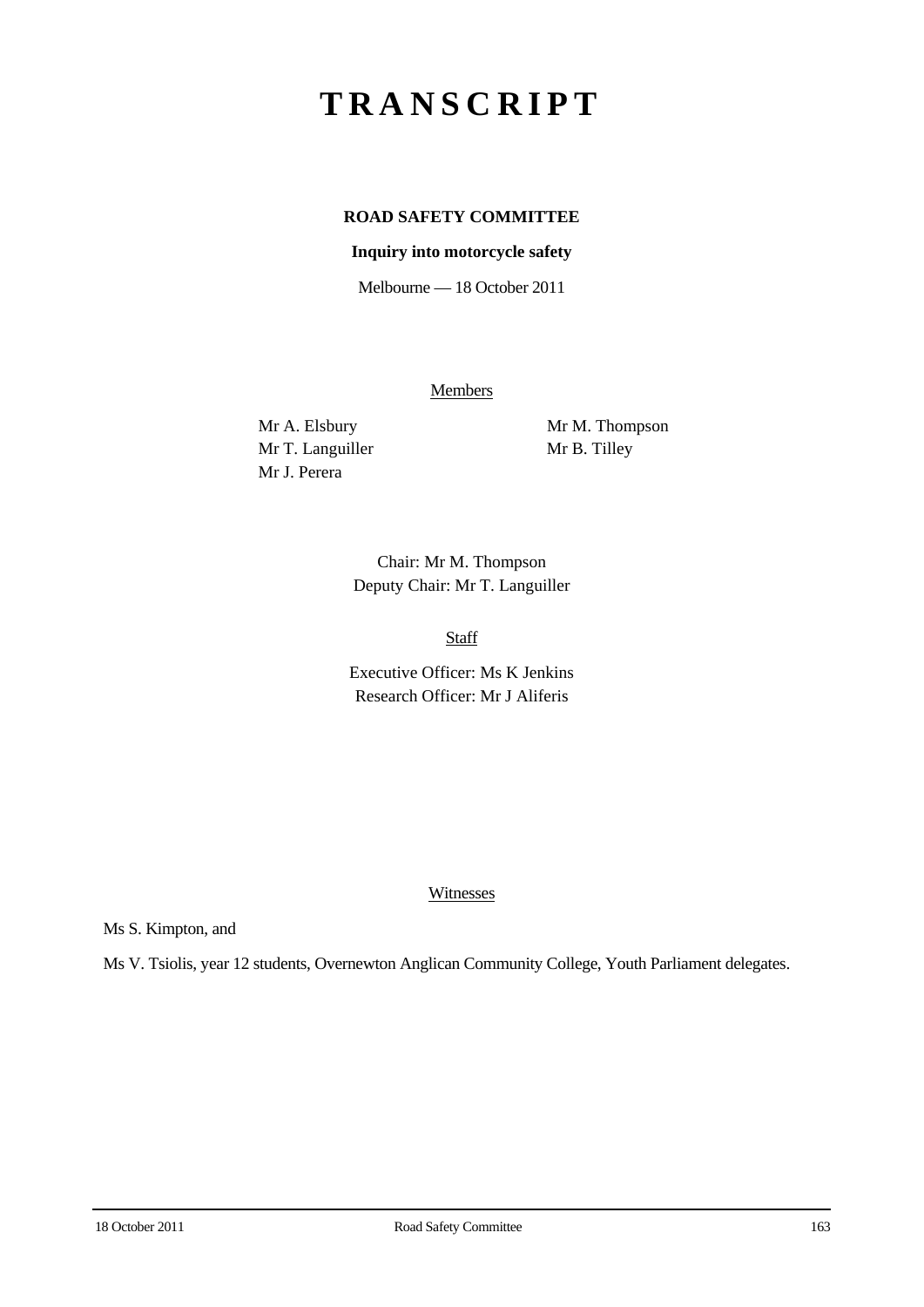**The CHAIR** — We are privileged today to have two representatives who were at the Youth Parliament who will be giving evidence. We have received 68 submissions for the purposes of the inquiry to date, and we value this opportunity to take on board further commentary and further evidence that might inform our deliberations. I understand that you spoke at the Youth Parliament, and Mr Elsbury thought your comments were germane to our inquiry. Thank you for giving your time to be here today. You will be sent a copy of your remarks by the committee, and if the remarks contain any typographical errors, they can be amended, then returned. Following that the transcript will be placed on the internet. I invite you to speak to your documents and deliver the remarks that you would like to.

**Ms KIMPTON** — Victoria and I, and four other members, went to the Youth Parliament in July, and we proposed a bill for the introduction of compulsory protective clothing for motorcyclists. We thought it was one of the main issues on Victorian roads, and we decided to study it in greater depth for our bill. As the youth, we believe we also need to be heard on issues. I just got my licence, and seeing how people behave on the road, especially motorcyclists, I think it might be something that really needs to be addressed.

We can go through what we proposed in our bill. These are all proposed ideas. We researched and found a lot of statistics that were quite traumatising to even hear about. Motorcyclists are making up about 13 per cent of our road toll, which is dramatically high, seeing as though they are around 4 per cent of our population. We thought that was a bit ridiculous. We need to really focus in on this because that is 4 per cent of our population, and their families are being affected as well so it is not just them.

**Ms TSIOLIS** — It is almost like a ripple effect — for example, if I could bring a personal story into this, my uncle many years ago fell victim to one of these incidents that make up these statistics every year. Fortunately, he was okay and he recovered. However, it did have a ripple effect not only on him as the motorcyclist but also on family members and friends.

**Ms KIMPTON** — We have also just found out that 24 per cent of injuries in the motorcyclist road toll are from motorcyclists failing to wear protective clothing. This is really where our bill comes into place. We compared it to car drivers, who are protected by ABS steering, seatbelts and this and that. We have everything in our cars. I know motorcyclists cannot physically have those things, but we should be able to implement things to enforce measures for greater protective clothing to support motorcyclists because it is exactly the same thing. They are on the roads with us, and we are in massive vehicles. We have proposed that wearing a greater level of protective clothing while driving a motorcycle should be compulsory, and this includes all passengers. It should not just be the person who is riding the motorcycle who has the protective clothing on or a helmet. We believe that they should have other things.

**Ms TSIOLIS** — When we were in the Youth Parliament proposing this bill we defined protective clothing as leather material with padding in the lower back, shoulder and arm regions. Clothing should also have vents to ensure air circulation. For weather conditions with high temperatures some sort of light mesh material that we have researched could be used, and that could be worn with the same amount of padding that I mentioned before.

**Ms KIMPTON** — We know with climatic conditions, that it is Melbourne, and the weather often changes four or five times in one day. It could be 40 degrees outside, and people will want to wear their shorts, thongs and this and that when they are riding a motorcycle, but if we implement something that could encourage them to take on board something else — like some other protective clothing that might be suitable for these conditions — then we could enforce that, and that could help as well. We are not going to say it will be easy; it might be expensive, and with regard to our bill it will be very costly. But I think that in the long term it will be worth it, for the benefits for families, for our roads — for everyone as a whole. We propose something else in our bill. It is that motorcyclists shall be compensated for new purchases of protective clothing, and that compensation shall be in the form of a 10 per cent — or somewhere around there — subsidy. Do you want to talk about the MPU?

**Ms TSIOLIS** — We have decided to put the MPU, which stands for motorcycle protection unit, under the VicRoads category.

**Ms KIMPTON** — We have all different areas under VicRoads. We have boats, cars, everything like that. We thought we should have a greater focus and have 'motorcycle unit' under that.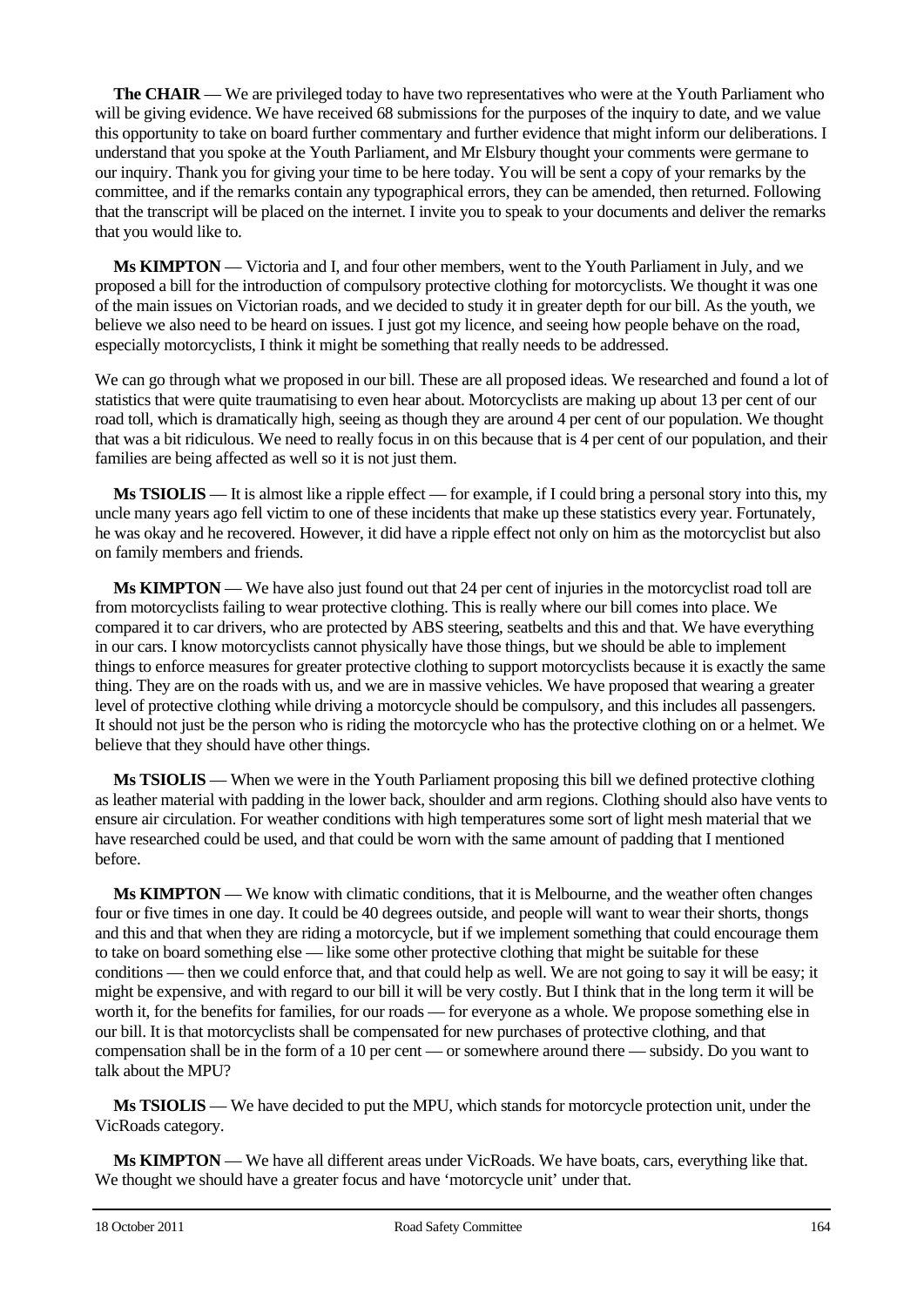**Ms TSIOLIS** — And the MPU should have the authority to check if motorcycle clothing is protective. It should have some sort of a checklist to define it as suitable to be on roads.

**Ms KIMPTON** — Under that, only MPU-approved clothing should be eligible for the subsidy. So there will be one regulating body that is regulating all of the clothes that motorcyclists are wearing on our roads, because sometimes we do not know what companies could be making; it might not have any effect and it might not help protect people on the roads. We could say, 'Wear protective clothing', but really what is protective clothing? We need to be able to regulate this and be in control of not exactly what they are wearing but the type of clothing they need to protect them, the different styles and things like that. This is just all proposed. We mentioned that there will be a form of subsidies. In our bill we have proposed that in the law there be a fining system.

**Ms TSIOLIS** — The fining system is very similar to what the car sanctioning is. The first offence, if you are caught not wearing the protective clothing that has been approved by the MPU, would incur a \$239 fine. If you offended again it would incur a fine of \$478 and a loss of three demerit points, et cetera. Every time you keep on reoffending, the sanction is obviously going to be bigger.

**Ms KIMPTON** — This is creating a money pool from the fines being collected. We know that not everyone is always going to follow the law, so we have to be prepared to implement things against this. These fines can go into a money pool, and the 10 per cent subsidy that people will gain for protective clothing will come from that money that has been collected. That was just a proposed idea. We did not know if it would work or anything, but we just thought it would be good to have some kind of fining system implemented so we could take control of our roles on roads. Victoria and I feel that the people on the roads are really controlling us and we are not really in control of what is going on in that area.

**The CHAIR** — When you say, 'They are controlling us', what do you mean by that?

**Ms KIMPTON** — When I say 'controlling us', I mean it in the way that for motorcycle riders it seems so easy to get around different types of things. I know I hear about cars and things like that a lot, but I do not think that we are aware of them as much, and I think that as a whole they can find their way around. Even just driving here today there were motorcyclists weaving in and out and everything like that. I know that is all right, but sometimes they are cutting over things and cutting into intersections and they are not supposed to, and they are wearing things that are inappropriate. I think they would know that but they know they can kind of get around it. I think if we are more in control we are — it sounds wrong saying 'controlling them' but I think we have to do something like that.

## **The CHAIR** — Thank you.

**Ms KIMPTON** — What else was I going to say? The fining system: — the money collected goes back into subsidising the clothing they are getting. It will also be affecting our businesses, so there are going to be negative effects straightaway because there are businesses that are creating clothing that might not be up to the standard that Victoria may put in place. That standard may of course shut a few things down. They may have to improve their standards. Just being the year 12 economists we are, we can see that it will have a dramatic effect, but in the long term once they are all up to standard and up to scratch and everything they will definitely be prospering, and then in the long term more businesses in that area will be prospering as well. Our bill provides that Victorians shall be informed of the changes to various media outlets. We thought that was a great thing that should be introduced.

**Ms TSIOLIS** — We were hoping to promote the new legislation, if it does become legislation, through the means of billboards, newspapers, television commercials, as the TAC has promoted on accidents that occur through motorcyclist behaviour, and the internet to target the younger audience, because I guess the youth are really more connected online these days, and any other means of advertising.

**Ms KIMPTON** — On that, I have spoken to a lot of people around our age, about 17, 18 and 19, and the one commercial that has really hit all of us as a whole — as kind of a cross-section — is the TAC commercial with every single family member talking about their experience of one child who has passed away because of a road accident. That really has an effect on us as individuals. If we see something like that — and I know, adults as well — it has an effect on everyone. If there are more things like that implemented, then it would definitely have  $-\frac{1}{x}$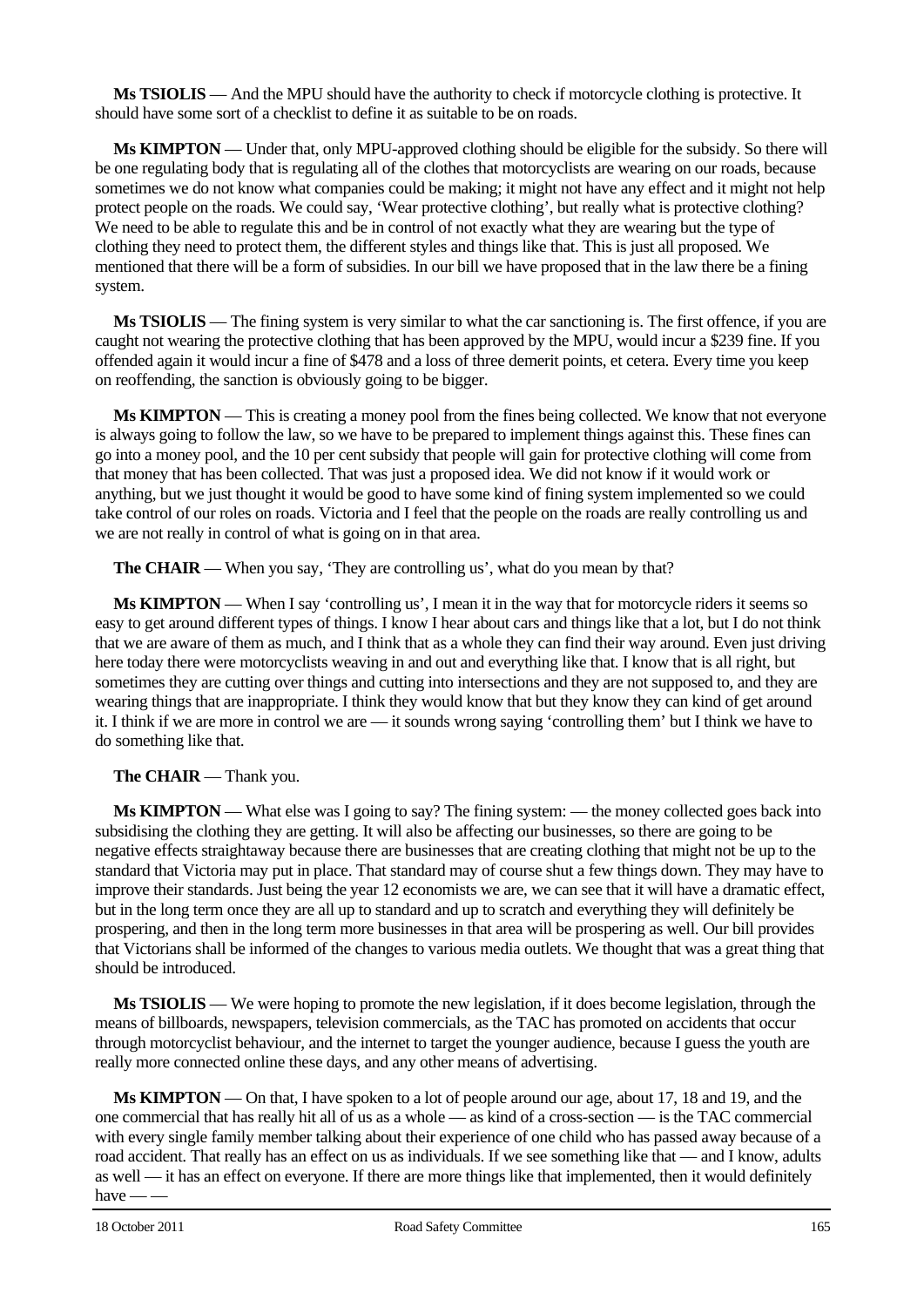## **Ms TSIOLIS** — An effective result.

**Ms KIMPTON** — It would have a very dramatic effect. That is just the ripple effect, once again. We also propose that the creation of the MPU shall occur six months before implementation of the law and shall be regulated by VicRoads. We have already discussed that, but we think a lot of this should be implemented before it actually becomes law. I think we should start out quite small and try to get it all organised. We want it to be successful; we do not want to put something in place for it to fail. We do not want to be back here again in another 5 or 10 years time discussing this and trying to make changes with the same issue again. We want to put something in place that will make changes and be beneficial in the long run.

We also think the cost of protective clothing for people will be kind of an issue. If you have a motorcycle, petrol is expensive; we all know that. We really think that if you are going to own a motorcycle, like with any vehicle, you will be prepared to pay for registration and the cost of this or that. If you are going to have a motorcycle you should be prepared to pay for your protective clothing. I have tried to implement something to support that. We believe it is better to pay another few hundred dollars out of your pocket. I know it may be kind of hard and may be not good for some people already driving motorcycles, but we think that in the long term it will have such an effect on people. A few hundred dollars compared to someone's life — I think everyone is really going to be supportive of having to pay a little bit more than someone's life being on the line like that, especially a passenger's.

In our bill we said that all passengers as well as the driver should have to wear protective clothing. Imagine if you were driving, say, down the road on your motorcycle; you could be just going from one friend's place to another's — 'Just go hop on the back, we'll go there, we'll be fine' — you never know what is going to happen in between. We can never determine it. We can say, 'It'll be fine', but we do not know. If something happens to that person on the back — if the motorcycle falls — you are fine, you have your helmet and protective clothing and everything, but what happens to that person? This is a really hypothetical situation, but personally how would you feel if your friend or someone in your family had fallen off and they are the person who was injured? You would just have guilt over you for the rest of your life. Personally I could not think of anything worse. I know Victoria thinks that as well.

## **Ms TSIOLIS** — Definitely, yes.

**The CHAIR** — Thank you. Do you have any other thoughts that you would like to present? We have a few questions, then, to ask of you.

**Ms TSIOLIS** — When we proposed this in Youth Parliament, a lot of the members that were part of the event thought that this was already something compulsory and already legislation. Their attitude was, 'Actually, you are right. It is fair enough to say that the helmet is compulsory, but then why not the rest of the clothing?'.

**Ms KIMPTON** — Yes, that was a big thing. We were talking about protective clothing for motorcyclists, and people said, 'Are you serious? There already is protective clothing', and we responded, 'No, that is by choice'. We have seen people driving around with shorts on, so I do not think people in our society are aware of what is going on with regard to motorcyclists on our roads. I think that is something that shows how naive people really are about what is going on. I think we need to make people more aware of what is happening.

## **Ms TSIOLIS** — Definitely.

**The CHAIR** — Just one point of clarification, Ms Tsiolis. You mentioned you had a family member who was injured in an accident. Do you know roughly when and where that was, and the nature of the injuries sustained?

**Ms TSIOLIS** — It was many years ago, and I was fairly young. What I can remember is that it was in city conditions. I could not tell you exactly where.

**The CHAIR** — And the nature of the injuries?

**Ms TSIOLIS** — It is a bit hard to say. He did collide with another vehicle. I cannot say whose fault it was. I am not sure for what reasons he was injured, but I think it was because his protective clothing was not to an acceptable level. He did have the leather jacket and helmet on, but it just was not enough to fully protect him. I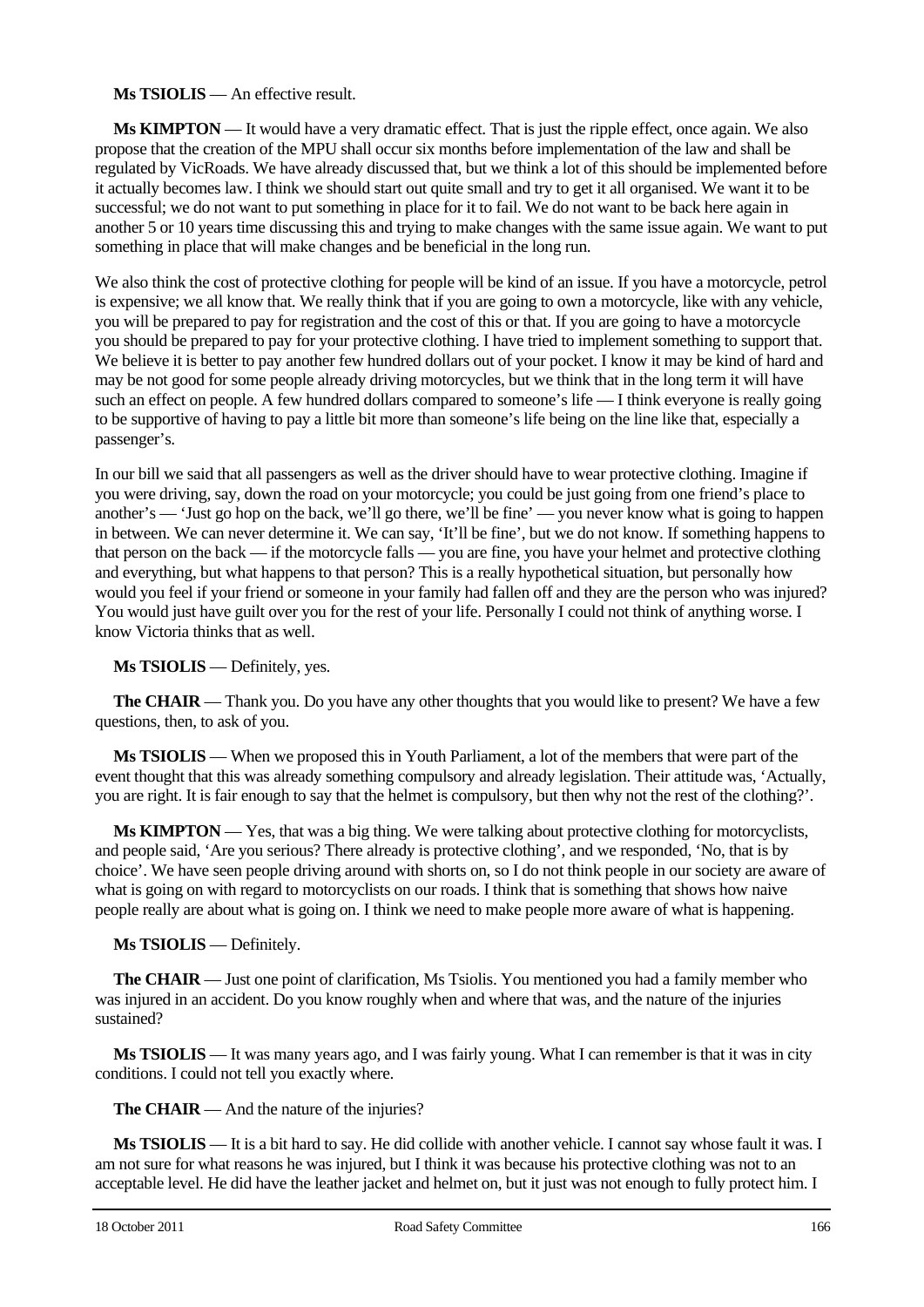guess that is why we initiated the MPU in our bill, because we thought the clothing should have a standard and there needs to be someone there to approve that, having an acceptable standard of clothing.

**The CHAIR** — Did your relative recover?

**Ms TSIOLIS** — He did, but I still think about it today, and I just hope that there eventually will be a change.

**Ms KIMPTON** — Can I just add to that. In Youth Parliament there were a few other students around our age. There was one boy whose father had been affected and had passed away due to a motorcycle accident. He said that it was his father's error and he would never live that down because he went off with jeans on and just some shoes. He had a helmet, but he was just going from one place to another — like I said, the 'in between'. That has had an effect on him, and to this day it has an effect on everyone. This is his son, and his father does not get to see him grow up. He does not have a father figure in his life, because of a silly mistake that his father made when he was younger.

**The CHAIR** — This was a parent of a student that you have been at school with?

**Ms KIMPTON** — It was one of the parents of a student from another school that we were at Youth Parliament with.

**Mr ELSBURY** — Thank you very much for coming in today, and I am glad to see that you have come from one of the schools in my area, the Western Metropolitan Region. I understand the amount of work that went into your motion at Youth Parliament. I was actually in the upper house chamber when it was passed. I am not quite as grumpy as I was that day, but we will go on from there. Many of the submissions that we have received from motorcyclists and motorcycle groups have actually said that there is no need to mandate a minimum clothing standard; that it is an infringement of personal freedoms; that the costs associated with that will impact on people who can least afford it; and also that there is an element of the nanny state being brought in — that you are trying to tell us yet again what to do and we just do not want to hear it. As we have heard in some of the submissions today, we may actually lose some of the goodwill that is in place at the moment, where motorcyclists do just go off and purchase the gear. As you said, a number of people at Youth Parliament did not know that you did not have to have any leathers, or Kevlar or anything like that. So when you were presenting your motion at the Youth Parliament, were there any arguments against mandating protective clothing, and what were they?

**Ms TSIOLIS** — We did have an opposition team against us when we were in Youth Parliament, and they were representatives from Bendigo. They did raise some fair points. They did ask how people who are travelling interstate are going to adapt to our ways and our laws.

**Ms KIMPTON** — They did change the name.

**Ms TSIOLIS** — If this was to become legislation. We sent a response as a team. We said that obviously if you are travelling interstate you have to abide by the laws that are set in that particular state. If it is to follow the motorcycle safety laws, then I guess you have to just sort of  $-\frac{1}{2}$ 

**Ms KIMPTON** — With regard to the goodwill, I think that people just are not as aware of the effects, and I think that they need to be made a bit more aware, just like I said before, of the effects of what is actually occurring, because I think that the people believe that it is all right. They may seem like they are doing the right thing, but I think they just do not know of the traumatic effects and the impact it actually has because they have not experienced it and they have been lucky enough not to experience it thus far.

**Mr ELSBURY** — Following your involvement with this bill, have you noticed more motorcycles than you did before? Have your ears pricked up and you went, 'Wow! There's another one'?

**Ms TSIOLIS** — Definitely. You become a lot more aware about what is going on around you and particularly motorcyclists and what attire they have got on. Also, it is almost like my situation, because I am currently on my Ls and I am picking up on a lot of bad driving skills from other people. When I am not driving I am observing the driver and how I guess they are driving; I am, like, 'Well, that is incorrect'. It is very similar to our bill, how you can see the wrong and how it should be changed and how it should be corrected.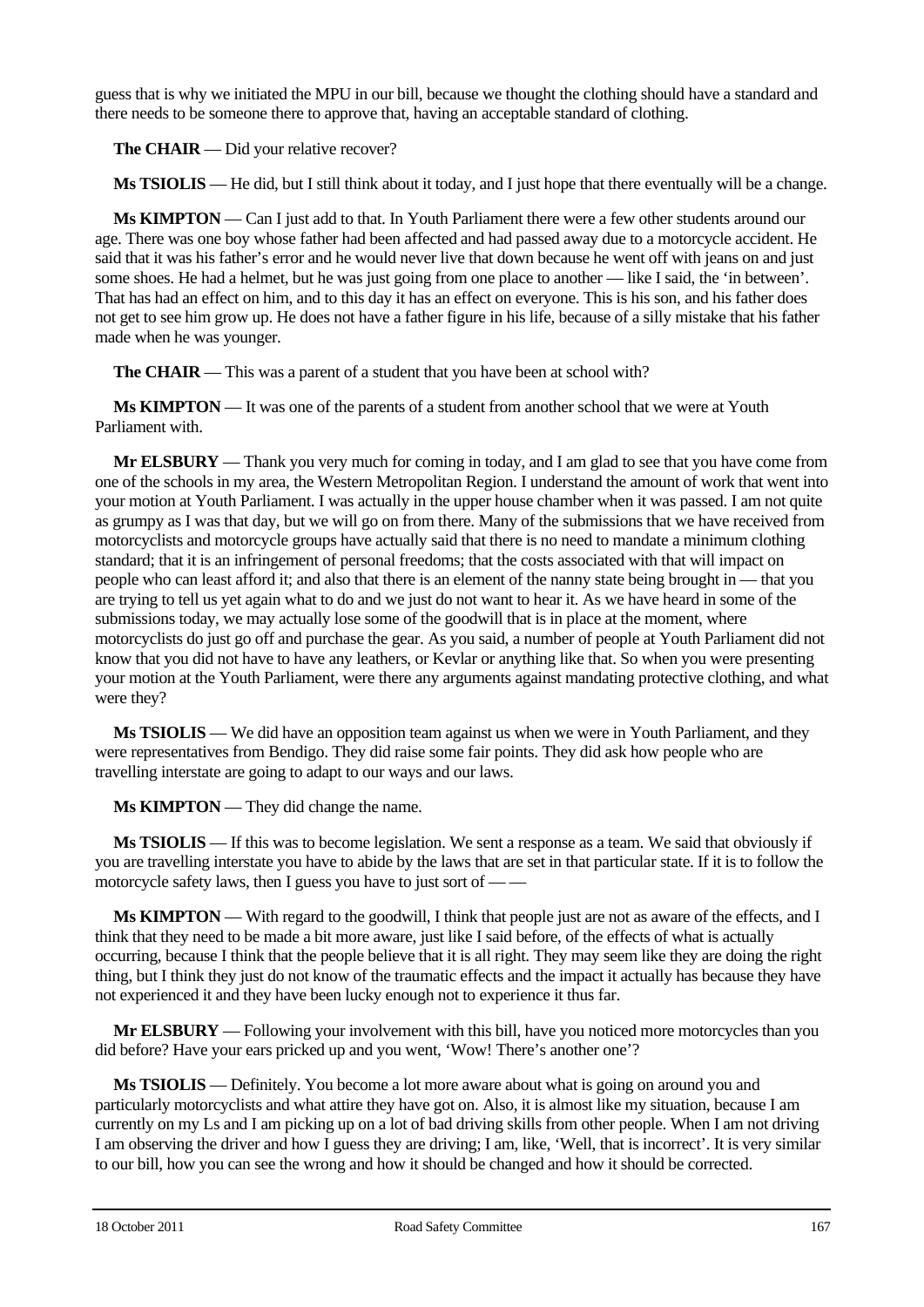**Ms KIMPTON** — I think it is just there. Personally — I know Victoria — we did not know much about protective clothing for motorcyclists. We knew that something was implemented before, but we did not know what it was. I am just on my Ps now and, driving on the road with motorcyclists alongside of me. I just look and I am like, 'You are not wearing what you are meant to'. You notice it more, and I think that is just because we are more aware of it, so I know. If everyone is, then it might happen.

**Mr ELSBURY** — Considering you are at the age of where you are learning to drive or you are driving and there are lot of friends that you have got around who are in a similar boat to you — or car — are any of you or your friends actually interested in taking up motorcycle riding, either now or into the future? Is that a discussion that you have had with any of your mates?

**Ms TSIOLIS** — Not with my friends. No, I do not think I have heard of anyone taking up motorcycle driving. It depends on what career they set out to do. Maybe that is going to have to be something that is part of their lives when they get older. But I know a lot of family members do use motorcycles as transportation and, I guess, a really convenient way of getting around.

**Ms KIMPTON** — One of our teachers — our economics teacher last year — her husband owned a motorcycle. I started asking her, 'What do you wear when you go on there?' — she wears the leather and this and that — 'Do you think that is enough?'. She said, 'I am still scared a bit, because you do not know what is going to happen'. But you are taking that risk; you are obviously taking a risk by getting on a motorcycle and doing it. Once you get a bit older, I think maybe. Not many people, especially in high school, are really considering it. I think we are all considering more that we can get our licence for a car, and we can start driving here and there. We are not really targeted exactly by the motorcycle area just yet. I think maybe that comes when you are a bit older. That is just from experience and what we have heard. I know a few people who say, 'When I am older I can get a motorcycle; I can do this', but they are not really aware.

**Mr ELSBURY** — I am wondering also, considering you have just gone through the learners and the P-plate permit process, whether or not you think there is enough education of drivers about motorcyclists and keeping aware of motorcyclists on the road, and also tactics to ensure that you are not one day explaining to a police officer, 'I'm sorry; I just did not see him'.

**Ms TSIOLIS** — I would have to say that I do not think there is enough for us to be aware. As a learner driver I can most definitely say that I would not be prepared to have a motorcyclist around me when I am driving, because I would not know what to do. I just feel like maybe VicRoads should have that in the test that we have to apply for to get our learners and make us a bit more aware of what to do in that situation when there is a motorcyclist around.

**Ms KIMPTON** — On that idea, when we go for our licence we do not know anything about motorcyclists. You go for your hazards — it is a little computer test; I do not know if everyone does — where all you do is click a button about when it is safe to drive. That is all you have got to do. A motorcyclist may come out; if a motorcyclist goes past, you have got to click then. It is not educating us about how to drive with them on the road. I think that really could be addressed as well, because it is not at all. Even in your licence test you are just driving on your roads, your residential area; it is not addressing the main hazards like cyclists and everything like that.

**Ms TSIOLIS** — It needs to be improved.

**Mr PERERA** — Thank you very much for your presentation. When you were voting on the bill, did anybody bring in any amendments, or did you think of any amendments after the debate?

**Ms TSIOLIS** — There were amendments made by the opposition, which we accepted.

**Mr ELSBURY** — That is not normal.

**Ms KIMPTON** — Yes, I was really quite surprised with that.

**Mr TILLEY** — You need a new leader.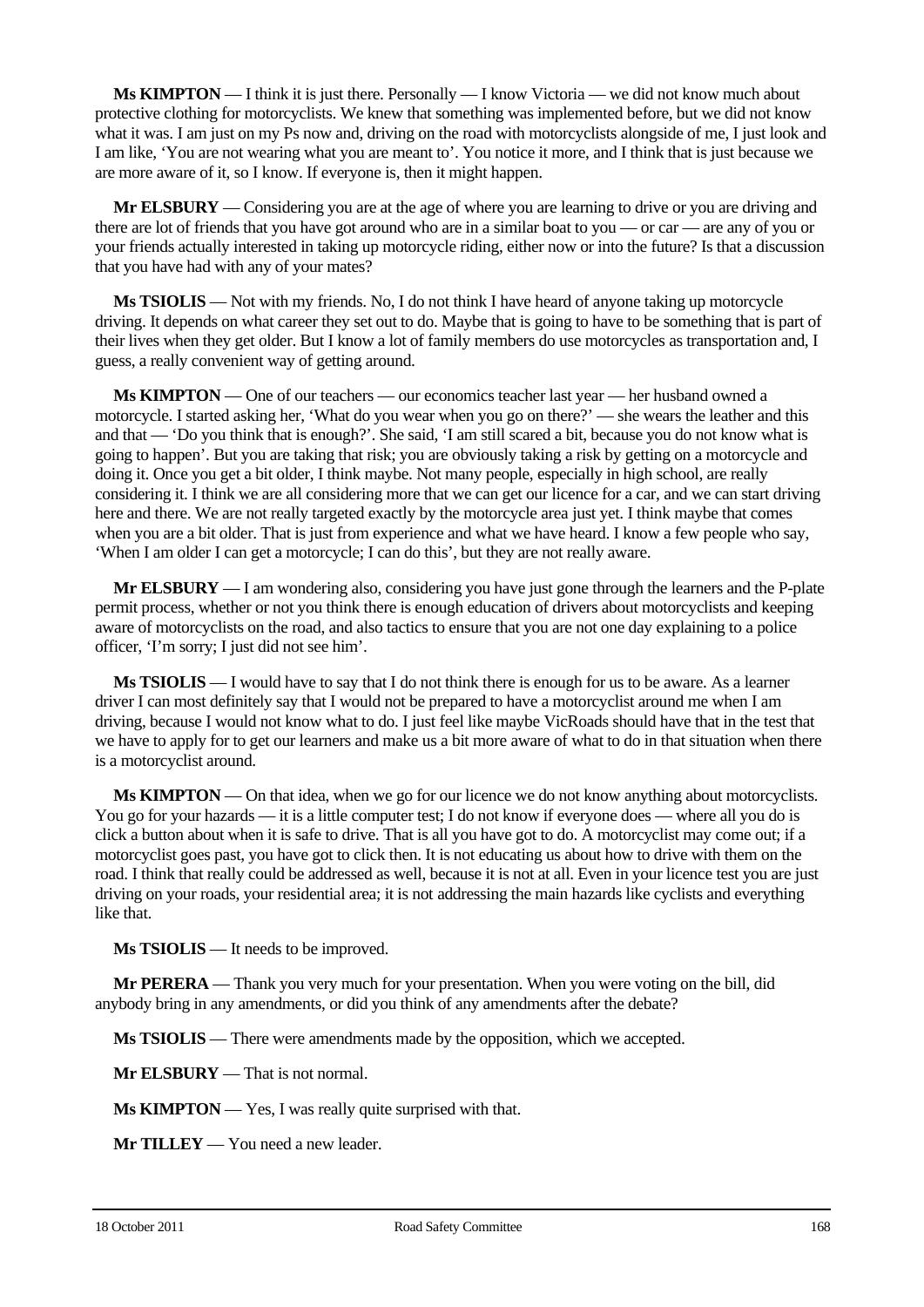**Ms KIMPTON** — They amended clause 5, which was just saying the creation of the MPU shall occur six months before the implementation so we can discuss that before about implementing it and have it implemented slowly and then adjust it to the people. What else was there?

**Ms TSIOLIS** — And they inserted subclause 6.2 in clause 6. That was that the media shall commence advertising the change in legislation six months prior to the implementation of the bill.

**Ms KIMPTON** — Just making people aware of things like that. We were very lucky with our bill. I know most bills in Parliament are challenged, but ours was supported by all of the people in Youth Parliament. They were really for what we were doing, and they just wanted to make amendments to further benefit our bill as a whole.

**Mr PERERA** — Enhance it.

**Ms KIMPTON** — There were some things, but not too much. We tried to cover all loopholes.

**Mr PERERA** — So when this becomes law when passed and go through the normal process, so you have got to wear the protective gear, otherwise we will be fined \$839 in the first instance — —

**Mr ELSBURY** — It is \$239. Bankrupt people, Jude!

**Mr PERERA** — So that money will go to a pool — MPU fund — and out of that you will subsidise the protective gear 10 per cent?

**Ms KIMPTON** — So it is kind of giving them something back as well. As you said, it is so expensive. We are trying to support them as well, and we can show through subsidising — 10 per cent is rough; we are not really sure about figures exactly — just to help them out and show that we are supporting them.

**Mr PERERA** — So what happens when everybody abides by the law and the pool gets exhausted? Have you thought of any other means?

**Ms TSIOLIS** — No, but we hope you can.

**The CHAIR** — Thank you.

**Mr LANGUILLER** — I commend you for your contribution in terms of the Youth Parliament. I sometimes chair at those sessions, and I think they are terrific. It does not necessarily mean that we have agreement. Have you thought about taking up politics as a career option?

**Ms KIMPTON** — Next year — I am in year 12 now, and my exams are coming up — I am thinking of studying law and commerce. Under the commerce degree there is all your politics, your marketing and your accounting, all that type of thing as well, so it is there.

**Mr LANGUILLER** — What about you?

**Ms TSIOLIS** — I may be considering it. I am in year 11 this year, so I have a little bit more time to think about it. I am hoping maybe to study law and media and communication together at university.

**Mr LANGUILLER** — You see, Andrew is your member, and there may be opportunities in there — —

**Mr ELSBURY** — If they do join my party, it certainly would be in place, especially if I get a motorcycle licence from the sounds of things, but anyway!

**Ms KIMPTON** — Our whole team believes that the youth of Australia believe we should be heard a bit more. We are capable of making change and making suggestions and things like that because I know the media specifically has put a lot of negative light on the youth, so we just thought it would be a good opportunity to show you that we are capable and we are looking to see change in the future.

**Mr TILLEY** — Thank you, ladies, and we wish you all the success in your future studies, and I suppose it is a hectic time for both of you, no doubt, coming to the end of the year, but do well. My colleague Mr Elsbury asked a question as to whether you were riding motorcycles, and I suppose considering that in your contribution